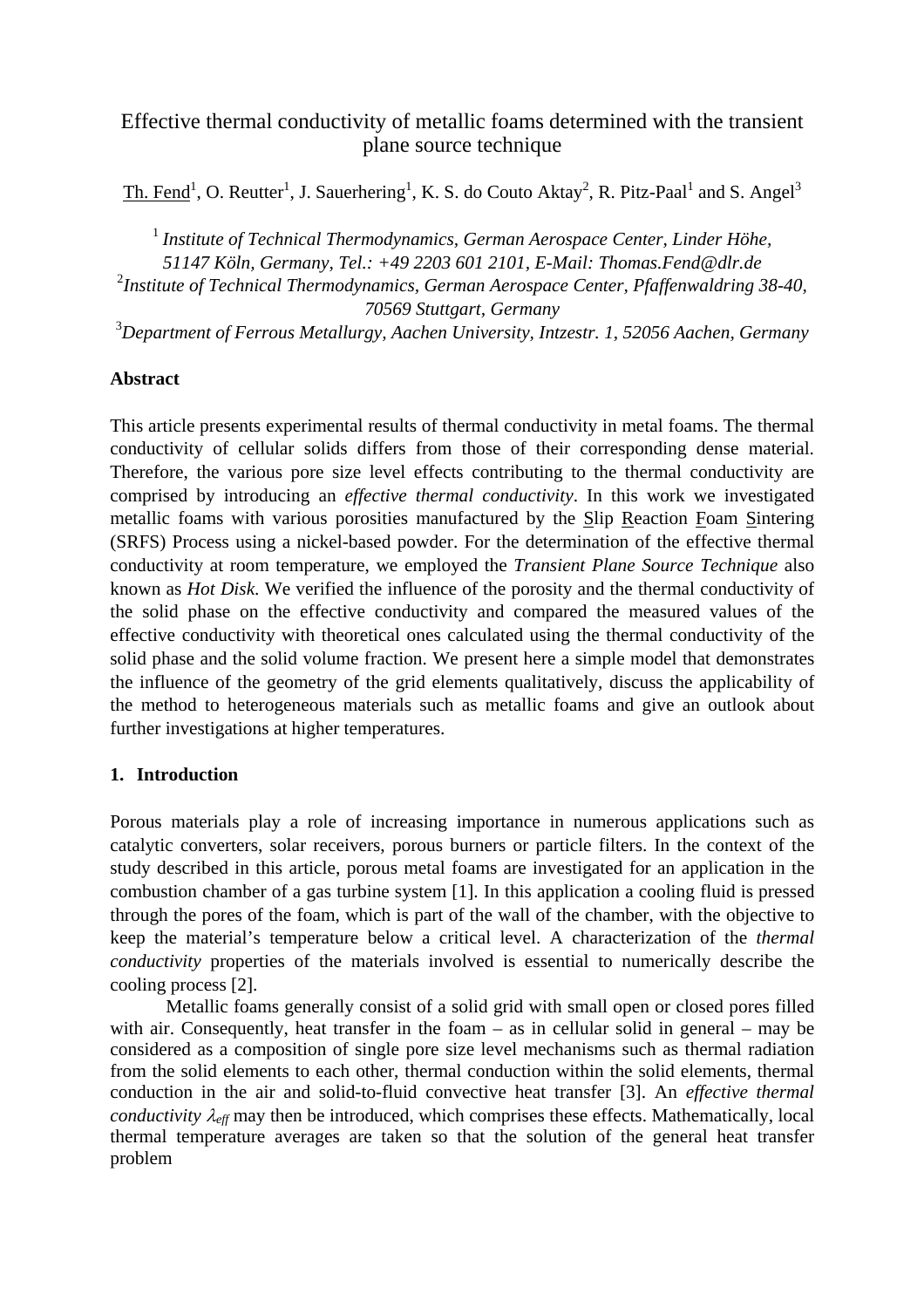$$
\frac{\partial T}{\partial t} = \frac{\lambda_{\text{eff}}}{\rho c_{P}} \nabla^{2} T \qquad (1)
$$

can be performed with the effective thermal conductivity  $\lambda_{\text{eff}}$ . The quantity

$$
\frac{\lambda_{\text{eff}}}{\rho c_p} = \kappa \tag{2}
$$

is denoted as the *thermal diffusivity*.

#### **2. Materials**

The materials investigated in the study described were metallic foams manufactured with a powder metallurgy method called SlipReactionFoamSintering (SRFS). In this process, a fine metallic powder with grain sizes of up to 200 μm and a slurry-stabilising dispersant were mixed with a solvent and a certain amount of acid. The slurry foamed at room temperature and after 24 hours of drying, a precast body, called "green sample", was obtained. The received green sample was stiff enough to be handled. The samples were sintered under reductive hydrogeneous atmosphere between 1120 and 1250 °C, dependent on chemical composition. A laminate silicate was used as the dispersant. The solvent was either water or alcohol diluted with water. The acid was an 85% concentrated phosphoric acid, which was a weak acid. The metallic acid reaction generates gaseous hydrogen, which caused the slurry to foam [4]. For this study Hastelloy B, a nickel based alloy was used as a powder. By varying the quantity of solvent, foam samples of various porosities were manufactured.



**Figure 1:** Micrograph of a typical sample of the investigated Hastelloy foams

As an example, Figure 1 presents a micrograph of a typical sample surface. The process generates pores of various magnitude, the largest pores reach a diameter of up to several millimetres. In general there are large pores (primary pores) caused by the chemical reaction and the generation of hydrogen and small pores (secondary pores), which are natural cavities between adjacent particles. For comparison, an additional porous sample has been manufactured without any acid, which only has secondary pores. All manufactured materials have porosity values varying from 0.57 to 0.83. The complete porosity data as well as the measured  $\lambda_{\text{eff}}$  values of the samples investigated are provided in Table 1.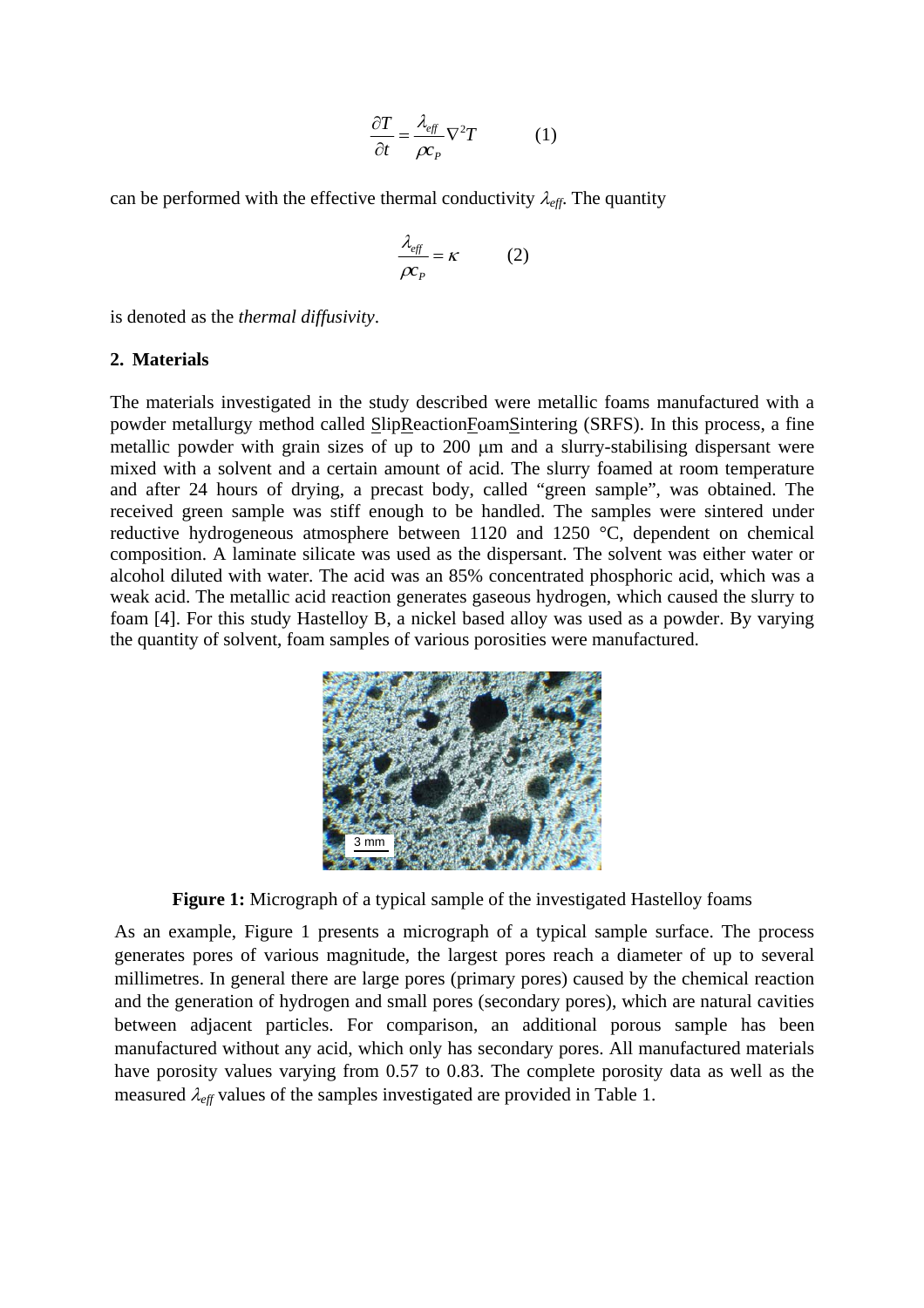#### **3. Experimental Method**

The thermal conductivity data presented in this article have been determined with the *Transient Plane Source Technique* also known as *Hot Disk*. The method including its theory has been approved and described in detail in numerous publications [5][6][7][8].

It works with a Nickel double spiral as a sensor, which is placed between two "semiinfinite" samples (Figure 2). The hot disk may be applied at room temperature (with Kapton sensors) as well as at temperatures of up to 1000 K (with Mica sensors, Figure 3). In the latter case the sensors and samples are placed in furnace capable of a precise temperature control.



**Figure 2:** Scheme of measurement principle



**Figure 3:** Mica and Kapton sensor of different dimensions (left), Kapton sensor with 30mm diameter (center) and hot disk sample holder with metallic foams specimens (right)

 The sensor works as a power source as well as a temperature sensor exploiting the temperature dependent electrical resistance of Nickel. The sensor current is controlled by a separate device which is connected to a computer. This controller allows a variation of the measurement time and power between 2.5 and 640 seconds and between 0.01 and 10 W respectively. The temperature time plot of the sensor is monitored. The one from a metal foam sample is shown in Figure 4 as an example. According to the thermal diffusivity and thermal conductivity properties of the sample the measuring time and power have to be selected in a way that a penetrating of the temperature signal to the edges of the sample has to be avoided (Figure 5).

Solving the thermal conductivity equation theoretically, the time dependent temperature increase  $\Delta T_{ave}(\tau)$  can be written as

$$
\Delta T_{ave}(\tau) = \frac{P_0}{\pi^{3/2} \cdot a \cdot \lambda_{\text{eff}}} \cdot D(\tau) \tag{3}
$$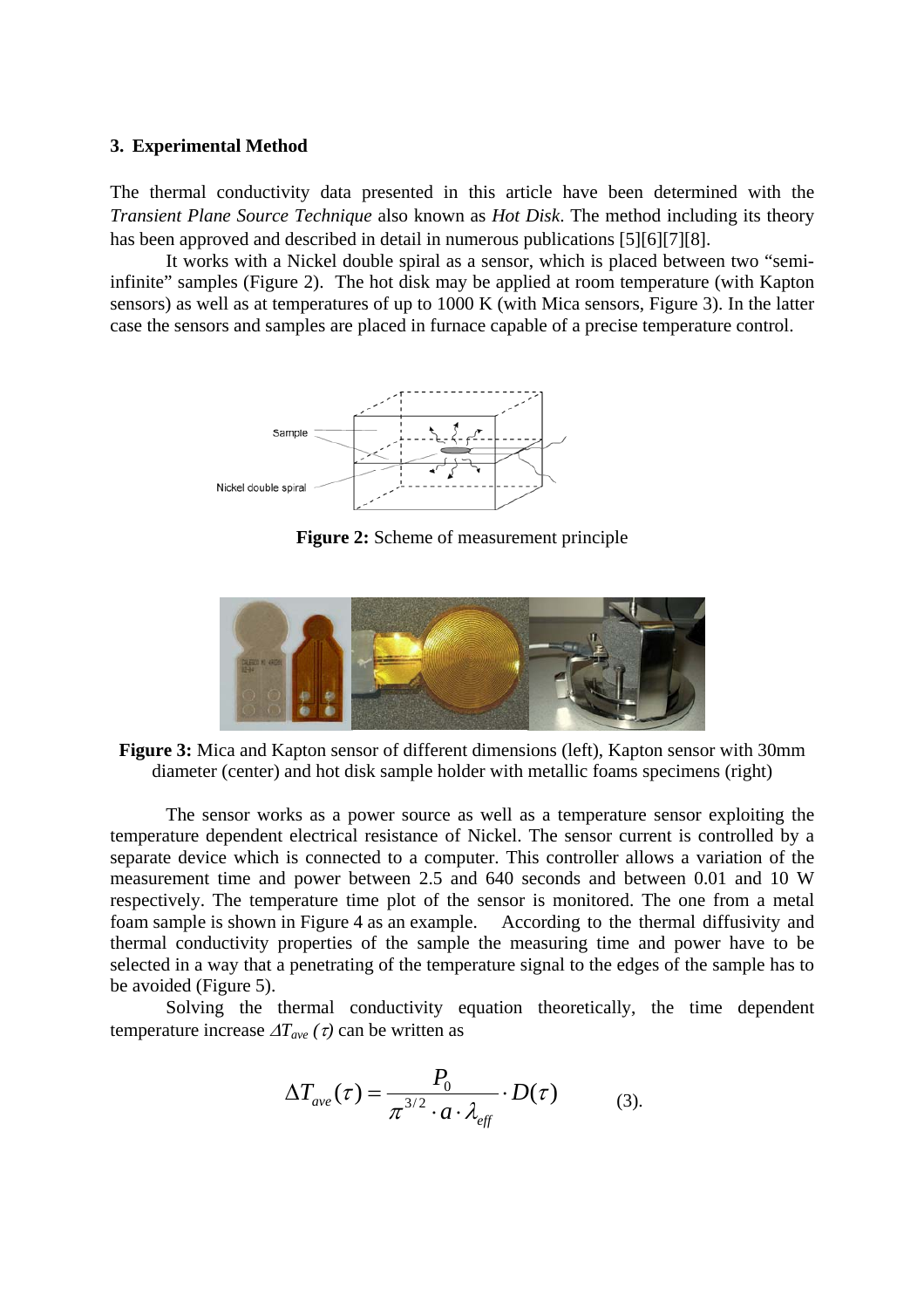

**Figure 4:** Representative temperature-time plot of a foam sample with a porosity of 0.57



**Figure 5:** Minimum sample dimensions for the hot disk measurement

In this equation  $P_0$  is the total output of power from the sensor, *a* is the radius of the disk and  $D(\tau)$  is a dimensionless time dependent function with

$$
\tau = \sqrt{\frac{t}{\Theta}}.
$$
 (4)

θ is defined as the *characteristic time* 

$$
\Theta = \frac{a^2}{K},\tag{5}
$$

with  $\kappa$ , the thermal diffusivity of the sample. From the temperature data of the measurement λ<sub>eff</sub> is determined from the slope of a plot  $\Delta T_{ave}$  (τ) as a function of  $D(τ)$  according to equation 3. The characteristic time θ and the thermal diffusivity  $κ$ , which are not known before the experiment, are obtained through a process of iteration. So besides  $\lambda_{\text{eff}}$ , thermal diffusivity and specific heat are determined in one single measurement.

In the example of Figure 4, the temperature increase has been 1.5 K, which is a typical value for the investigated materials. At different values of thermal diffusivity the temperature increase may be smaller.

At high temperatures the accuracy of the temperature measurement decreases, which leads to higher errors in the measurement of  $\lambda_{\text{eff}}$ . At room temperature the overall error may be determined by comparison with standard material samples of known  $\lambda_{\text{eff}}$ . However, these materials are commonly conventional dense materials like steel or copper. Here the error is below 4%. For unknown materials, the accuracy may be estimated by comparison of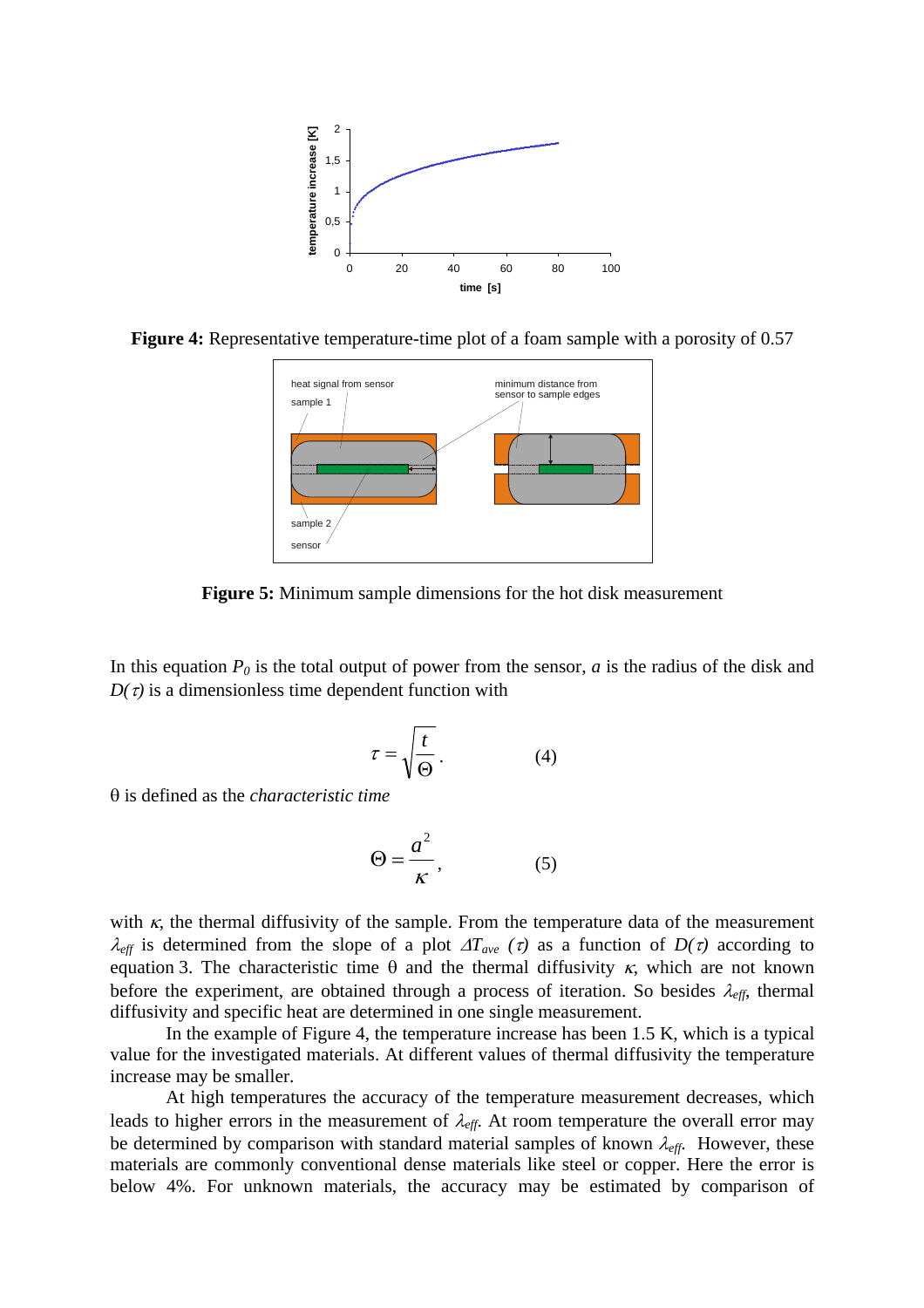reproduced measurements. The statistical error comparing reproduced measurements with the same parameters is low (<1%). However, repeated measurements with different sensors and measuring parameters have shown statistical errors of about 7%. A larger scattering of the values plotted in the figures is due to the error in determining the exact amount of porosity in the tested volume.

The *Transient Plane Source Technique* has been chosen for the metal foams investigated, because it allows the use of cylindrical samples of approximately 50-80 mm diameter and 15-30 mm thickness. In contrast to samples used for the *laser flash method,*  which are typically 10-15 mm diameter and 2-4 mm thickness, the pores of the metallic foams are distributed homogeneously in the tested volume. The contact sensor/sample was sufficient to enable a heat flow from the sensor to the porous foam material, which is a necessary requirement for the measurement. This is not always the case for porous materials. In case of *ceramic* foam samples, which had been subject of a previous study [9], the measurement failed, because at the edges of the samples the sharp ends of the struts of the foam only represented a point contact to the sensor.

#### **4. Results and Discussion**

Firstly, the materials have been investigated at room temperature with the objective to study the influence of the porosity on λ*eff.* The results are presented in Figure 6 and in Table 1. In Figure 6 the influence of the porosity can be clearly seen. Within the porosity range of 0.73 to 0.83 the thermal conductivity varies between 0.28 and 0.53 W/mK compared to 11.1 W/mK of the dense material. In a first approach the contribution of radiation and convection as well as the one from the conductivity of the fluid are neglected, because only ambient temperatures are considered and the conductivity of the Hastelloy employed in this study is high compared to the one of air (0.025 W/mK) [3]. A simple rule of mixture

$$
\lambda_{FOM} = \lambda_{DENSE} \cdot (1 - \varepsilon)
$$

suggesting the conductivity being reduced by a factor of  $(1-\varepsilon)$  would propose thermal conductivity values of the foam of about 2-3 W/mK, a deviation by factor of nearly 10.

The next approach was to take into account the heterogeneous pore structure of the material mentioned in the 2nd paragraph. If the material is considered as a matrix composed out of struts, which itself consist of a secondary pore structure, the influence of the two pore systems on the thermal conductivity properties may be separated. The average thermal conductivity values of the samples from "grid material" (#1990-#1993) with only secondary pores has been  $\lambda$ =0.55, which can be considered as the thermal conductivity of the "matrix". Defining the primary porosity as

$$
\varepsilon^* = (1 - \frac{\rho_{FOM}}{\rho_{MATRIX}})
$$

with  $\rho_{FOM}$  and  $\rho_{MATRIX}$  being the densities of the foam samples and the matrix material without any primary porosity respectively, the rule of mixture may be applied again. The result is shown in Figure 7. The deviations from the measured data of the foams are small compared to the approach before. For a comparison, the conductivity of air has been taken into account and as expected before, the influence is very small.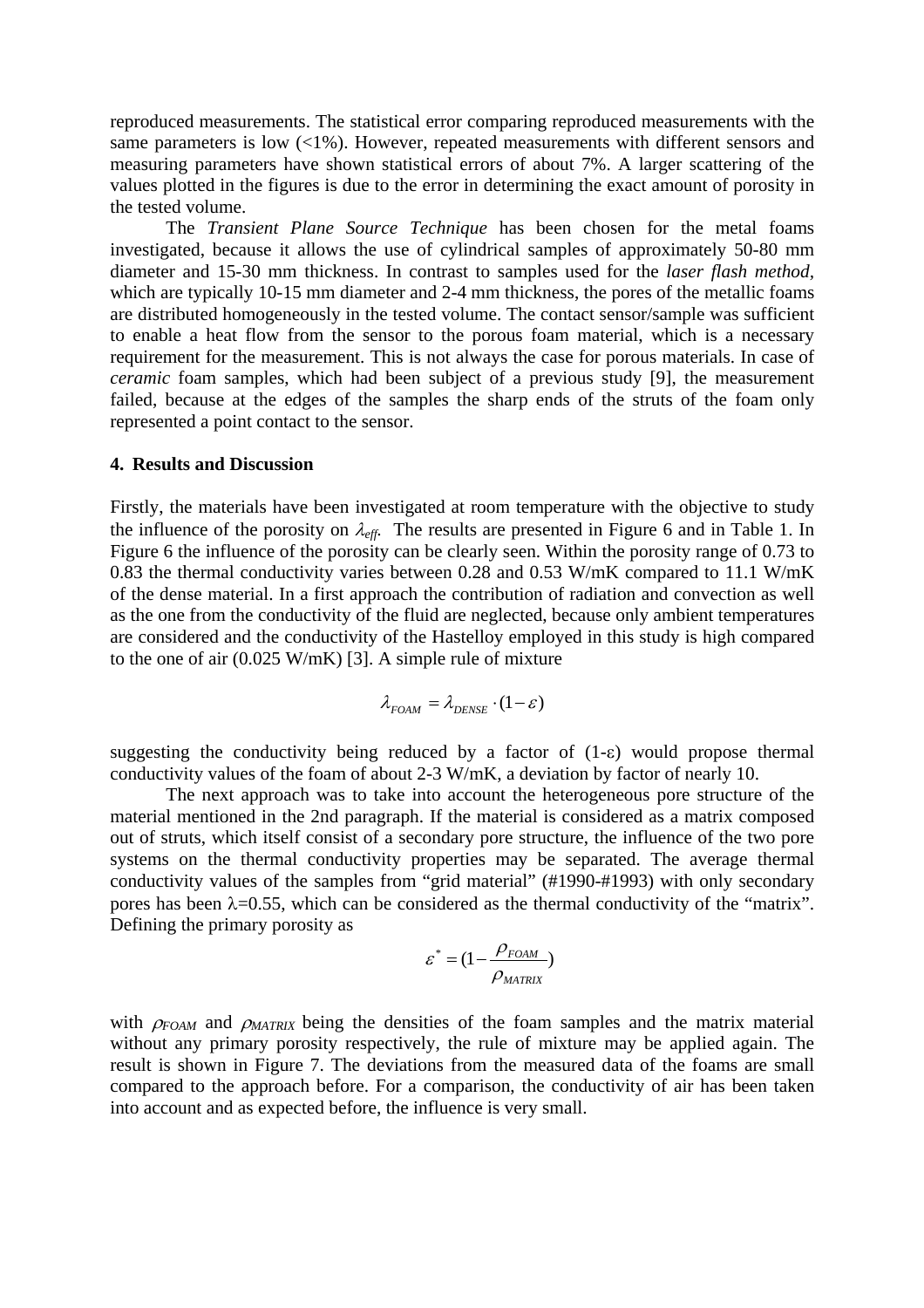| Sample ID           | <b>Density</b>              | <b>Porosity</b> | Primary               | <b>Thermal conductivity</b> |
|---------------------|-----------------------------|-----------------|-----------------------|-----------------------------|
|                     | $\rho$ (g/cm <sup>3</sup> ) | ε               | porosity $\epsilon^*$ | $\lambda$ (W/mK)            |
| "dense Hastelloy B" | 9.24                        | 0               | 0                     | 11.1                        |
| 1990                | 4.0                         | 0.57            | 0                     | $0.58 + 0.02$               |
| 1991                | 3.9                         | 0.58            | 0                     | $0.54 \pm 0.02$             |
| 1992                | 3.9                         | 0.57            | 0                     | $0.53 \pm 0.02$             |
| 1993                | 3.4                         | 0.63            | 0                     | $0.54 \pm 0.02$             |
| 1873                | 1.2                         | 0.83            | 0.54                  | $0.32 \pm 0.02$             |
| 1874                | 1.9                         | 0.8             | 0.48                  | $0.28 \pm 0.02$             |
| 1875                | 2.0                         | 0.8             | 0.47                  | $0.48 + 0.02$               |
| 1877                | 2.3                         | 0.73            | 0.26                  | $0.53 \pm 0.02$             |
| $1873^1$            | 1.2                         | 0.83            | 0.54                  | $0.35 \pm 0.02$             |
| $1873^2$            | 1.2                         | 0.83            | 0.54                  | $0.31 \pm 0.02$             |

**Table 1:** Summarized properties and thermal conductivity data (at 20°C) determined for the investigated materials  $(1.2^{\circ})$  sample 1873 was remeasured after high temperature treatment at  $600^{\circ}$ C)



**Figure 6:** Thermal conductivity of various Hastelloy foams as a function of porosity

 Former studies correct the rule of mixture with factors regarding the tortuous shape of the solid matrix [10][11]. This means for the case of the present study, that tortuosity plays a minor role, if primary pores are concerned. However, the thermal conductivity of the matrix material deviates from the one of dense Hastelloy by more than a factor of 10, although the porosity is 0.5-0.7. This shows that for the matrix with secondary pores the geometry of the pores plays a dominant role. This may become more obvious, if the structure of the matrix is considered (Figure 1), which may be compared to a packed bed of single particles, which are linked with small contact points.